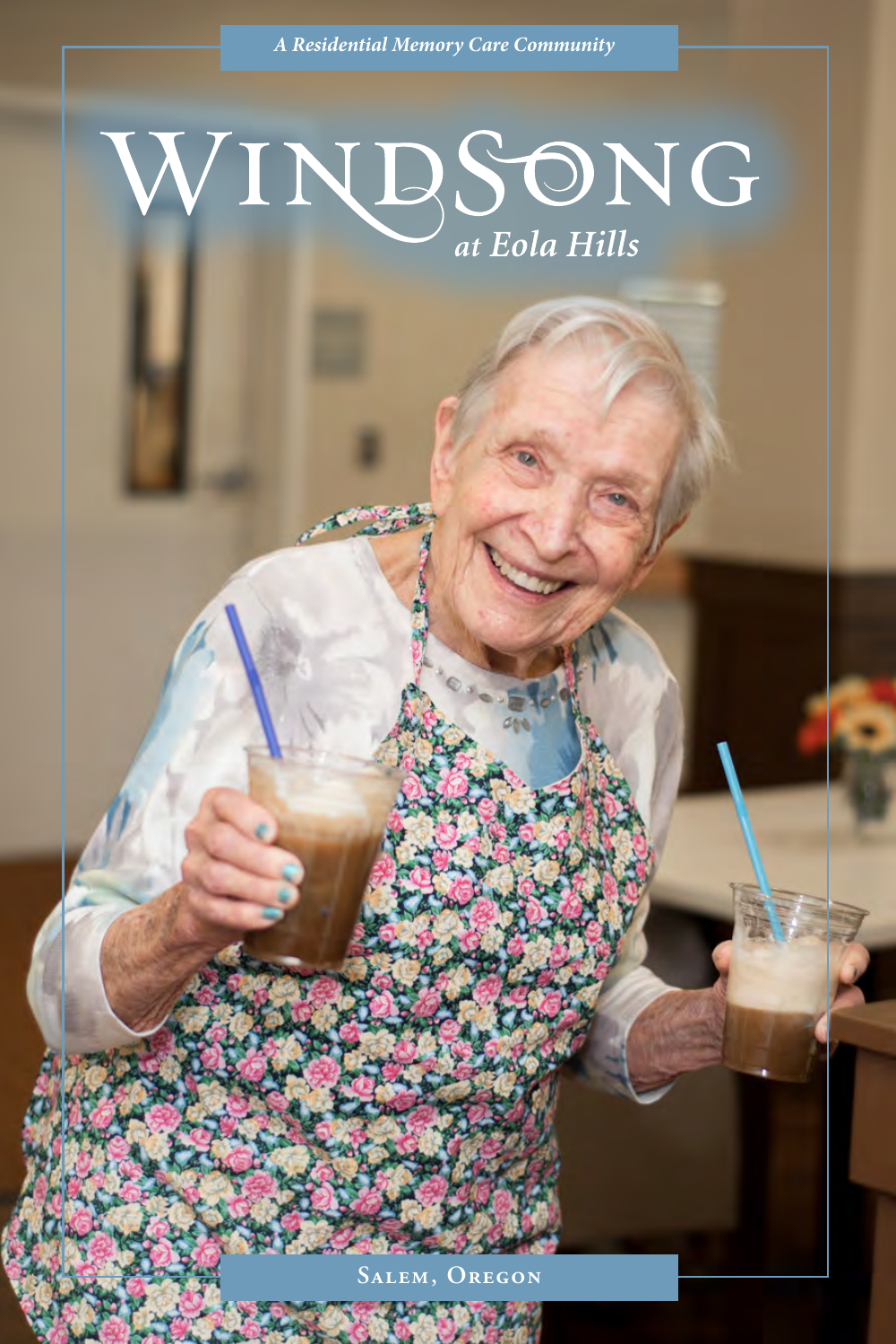

Welcome to WindSong at Eola Hills, a Montessori Inspired Lifestyle® Community.

OUR MISSION is to foster purposeful and meaningful lives for those with Alzheimer's and other dementias through the use of the Montessori Inspired Lifestyle.<sup>®</sup>

CREATING MOMENTS from MEMORIESTM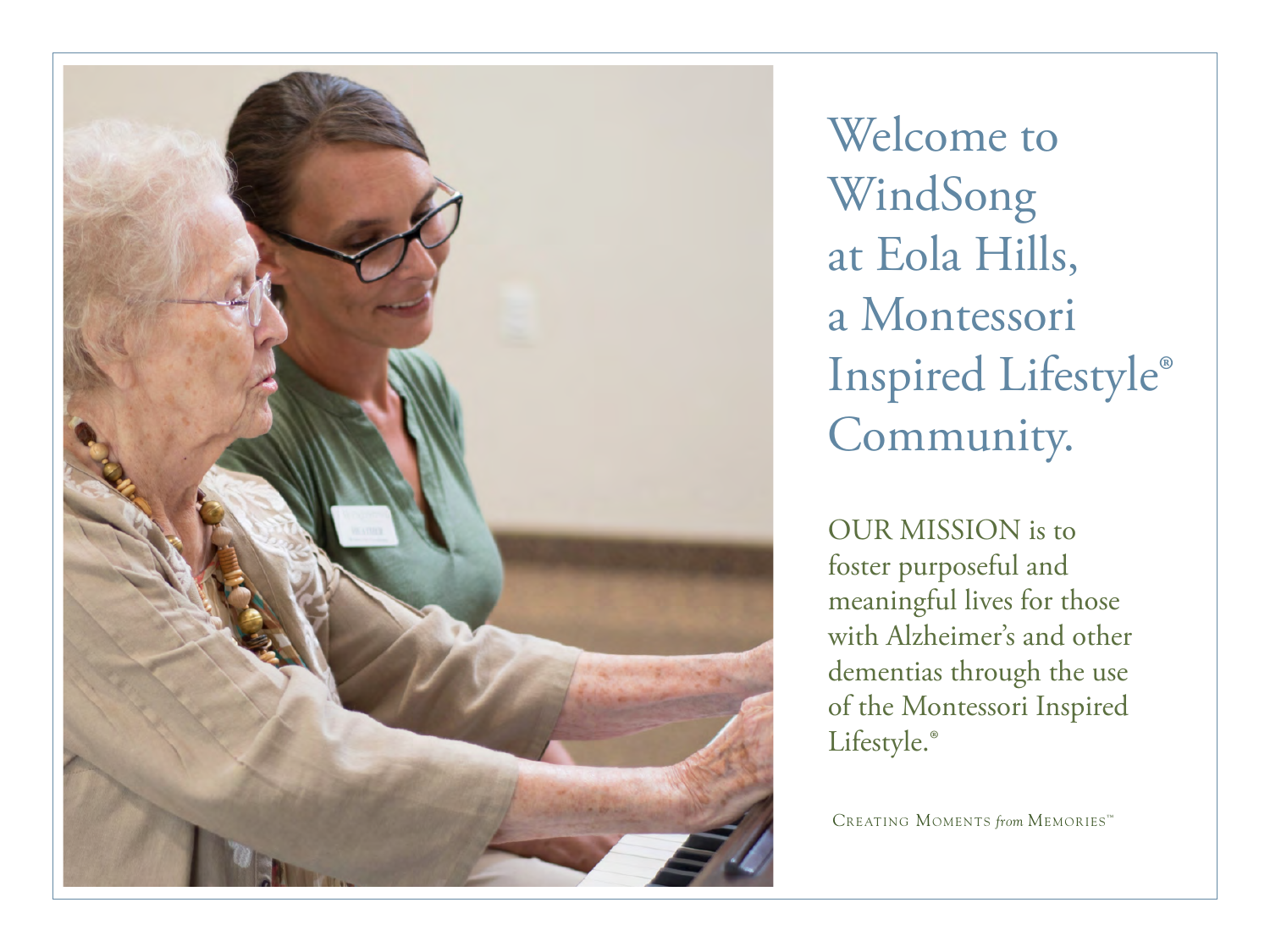

# WindSong at Eola Hills

**Located in beautiful Salem, Oregon, WindSong at Eola Hills is a state-of-the-art, 56 suite memory care community with all the comforts of home.**

Each resident enjoys well-appointed accomodations with the option of a shared or private bathroom. Residents are encouraged to personalize their rooms making them a special extension of home.



## Meaningful Moments

**Our professional and caring staff believe every resident is complete with deeply rooted memories, wisdom from a lifetime of experiences, and the capacity for joy, love and spirituality. While memory and abilities fade, we believe each person deserves to be honored as a whole individual for life.**

Using the *Montesorri Inspired Lifestyle Approach*, we are able to connect with individuals each day through deeply personal and meaningful interaction. The precious moments where connections are evidenced by smiles and bright eyes are later recreated and built upon for a foundation of ongoing success.

Our staff is trained in the *Montesorri Inspired Lifestyle Approach* to caring for those with dementia. This specialized training, dedication, and unparalleled compassion endears them to the remarkable people they serve.

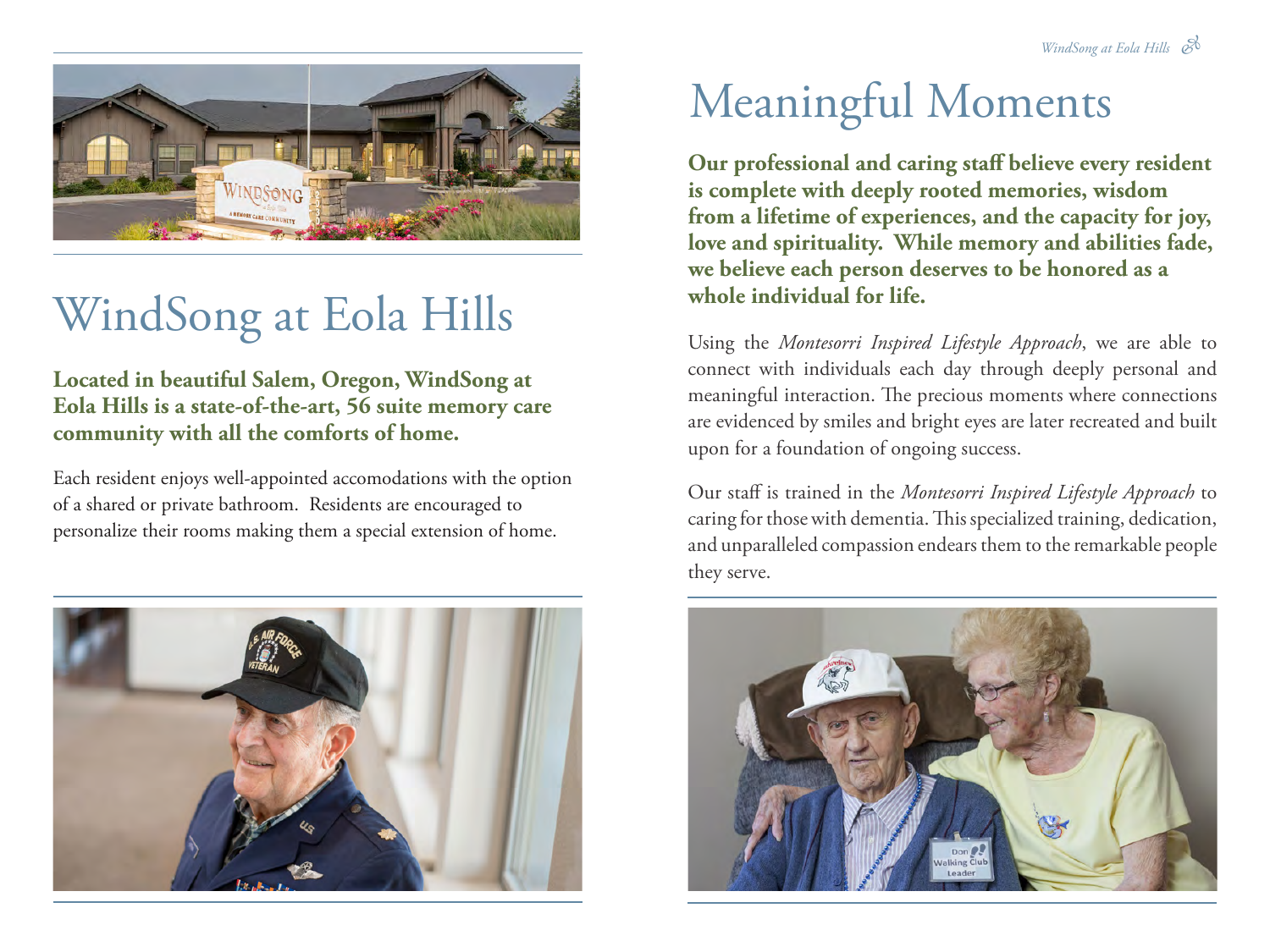### Opportunity! Ask the resident

Assumptions are often made about individuals who have been diagnosed with dementia. We assume that they can no longer make choices, have new experiences or develop relationships. This is simply not the case. At WindSong at Eola Hills, we offer our residents the opportunity for control and choice by simply asking them. A Montessori based community is about providing the pathways that enable our residents to once again actively engage in their lives.

#### Your family is our family

We believe that our residents, loved ones and staff are all a part of the WindSong community. We encourage relatives to work with us to ensure a good quality of life for our residents. This collaborative relationship is the best arrangement possible.



#### We are a home, bedded in a community, connected to the larger world

WindSong communities are designed to create an environment that is reflective of the people who live within it. A community does not exist alone. It involves interacting with other communities, other people, other cultures and other generations. We ask ourselves, if not for this disease, what would their lives be like? Then we try to create those experiences in whatever way we can.

### The prepared environment

We create communities where people are enabled and supported to be independent. The WindSong environment is designed with intent. Memory boxes outside of apartments and directional signage on the walls assist residents in finding their way. Also, personalized apartments allow residents to surround themselves with all the comforts of home. Our goal is to create the kind of place we would all want to live.

#### Living with purpose

WindSong at Eola Hills is a place where our residents feel they belong, they have choices, can make decisions, contribute, and have a sense of purpose and a reason to get out of bed in the morning. Our residents have the opportunity to be on committees, plan celebrations, greet and support new community members and contribute to our monthly newsletter. We like to say, if we can imagine it, we can make it happen.